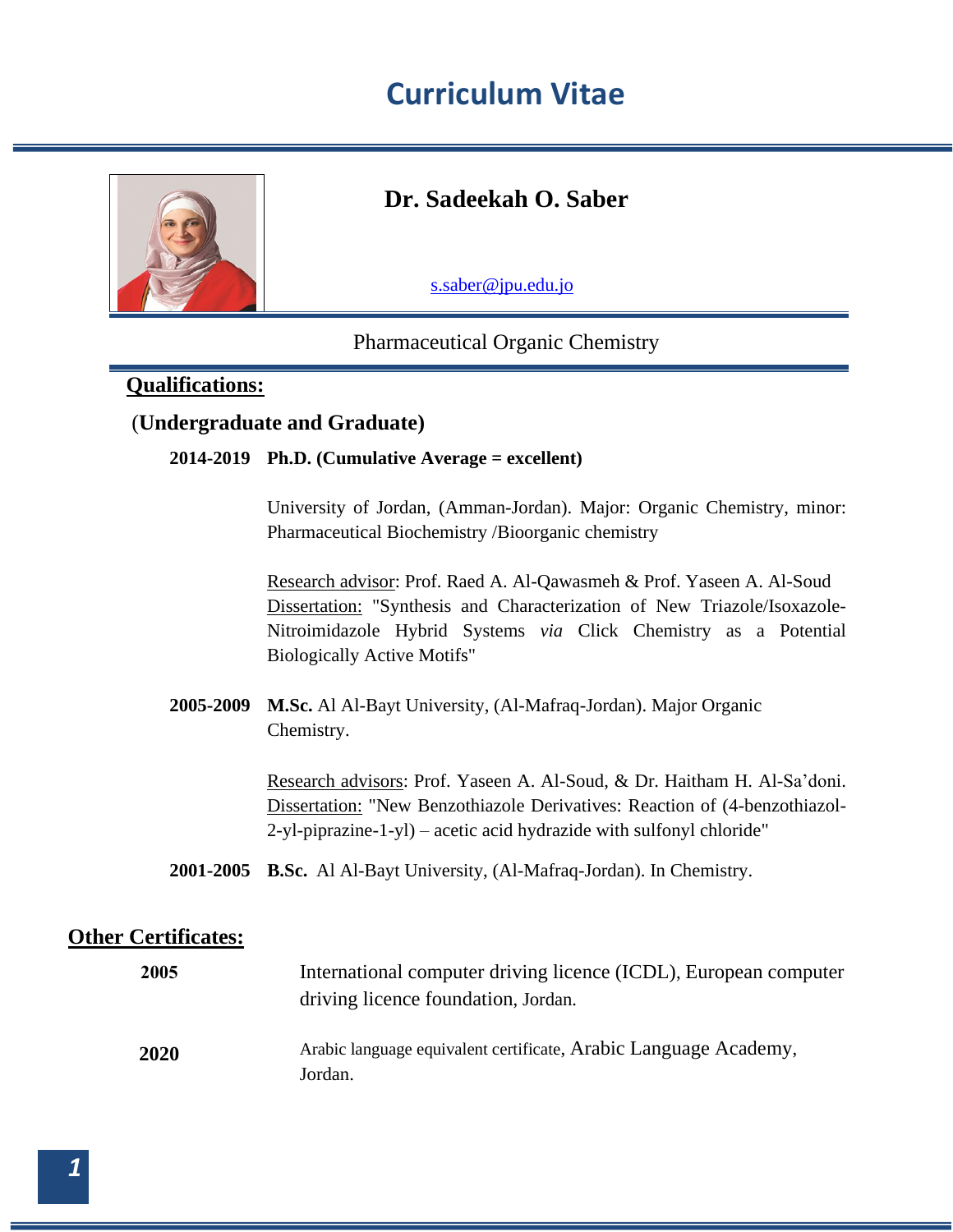### **Academic and Research Experiences:**

| Nov/2020 - Present      | <b>Assistant professor</b> at Department of Pharmaceutical science in College<br>of Pharmacy, Jerash University, (Jerash-Jordan). http://www.jpu.edu.jo      |
|-------------------------|--------------------------------------------------------------------------------------------------------------------------------------------------------------|
| $Oct/ 2019 - Feb/ 2020$ | <b>Assistant professor</b> at Department of Chemistry in College of Science,<br>Isra University, (Amman- Jordan). https://www.iu.edu.jo                      |
| Sep/ 2017 - Aug/ 2019   | <b>Research assistant</b> at Department of Chemistry in College of Science,<br>University of Jordan, (Amman- Jordan). http://www.ju.edu.jo                   |
| Sept/2013 - Aug/2017    | <b>Lecturer / Ranked as a teacher</b> at Department of Chemistry in College<br>of Science, Zarqa University, (Zarqa-Jordan). http://www.zu.edu.jo            |
| Sept/ 2010 - Sept/ 2013 | <b>Lecturer / Ranked as a teacher assistant</b> at College of Allied Medical<br>Science, Zarqa University, (Zarqa-Jordan). http://www.zu.edu.jo              |
| Sep/ 2007 - Jun/ 2009   | Teaching and Research assistant at Department of Chemistry in College<br>of Science, Al al-Bayt University, (Al-Mafraq - Jordan).<br>https://www.aabu.edu.jo |

### **Workshops and Training courses Attended:**

| Feb/2021              | Foundation in food safety management system and HACCP in<br>accordance with ISO 22000: 2018 and HACCP requirements. (10 hours),<br>TUV-Austria - Quality & ISO Training center and Consultant, (Amman-<br>Jordan). |
|-----------------------|--------------------------------------------------------------------------------------------------------------------------------------------------------------------------------------------------------------------|
| <b>March</b> /2021    | Foundation in QA & QC and GMP in Pharmaceutical Industry. (20)<br>hours), TUV- Austria - Quality & ISO Training center and Consultant,<br>(Amman-Jordan).                                                          |
| <b>Oct - Nov/2018</b> | Basic Applied Biotechnology, (60 hours), MONOJO training center<br>(Jordan company for antibody production), (Amman-Jordan).                                                                                       |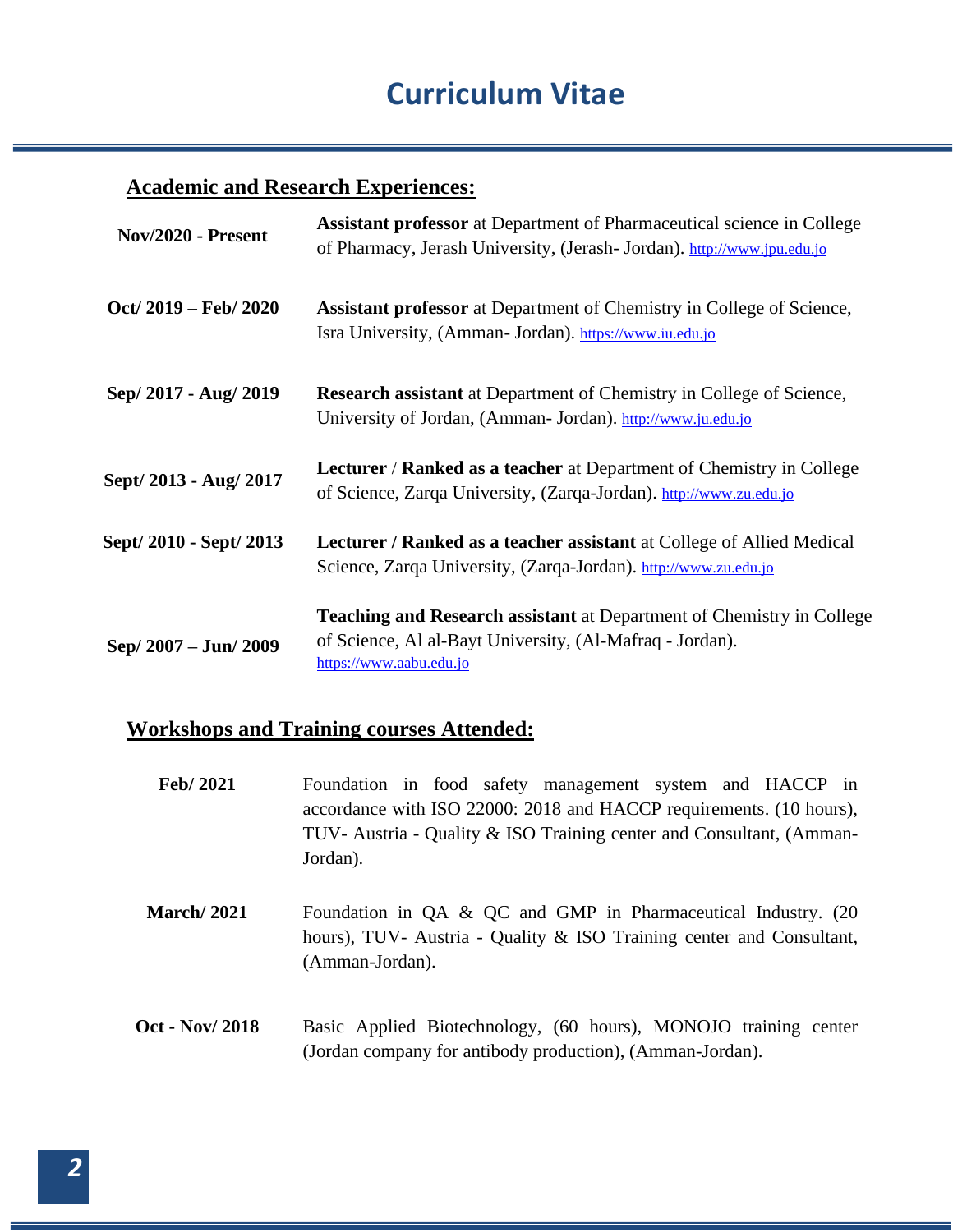| <b>Nov/2017</b>       | Workshop on Chemical safety and security, and on scientific writing and<br>publishing, organized and accredited by American Chemical Society<br>(ACS) and The University of Jordan, (Amman-Jordan)                                                 |
|-----------------------|----------------------------------------------------------------------------------------------------------------------------------------------------------------------------------------------------------------------------------------------------|
| Sep / 2010            | Preparation workshop for Teaching technique of new faculty members, (1)<br>week), Zarqa University, (Zarqa-Jordan).                                                                                                                                |
| Dec/ 2006 - Jan/ 2007 | Spectroscopic techniques for Identifying Organic Compounds: NMR-<br>Nuclear magnetic resonance, GC-MS spectrometry, HPLC, and elemental<br>analysis, Analysis and Training workshop, (1 month), Al al-Bayt<br>University, (Al-Mafraq-Jordan).      |
| Sep/2005              | Training course in the Industrial Chemistry Center covering: Analytical<br>lab, Chromatography, (Nutrition) Organic, Artificial Gases, Fibers,<br>Paints, and Industrial oil Labs., (1 month), at The Royal Scientific<br>Society, (Amman-Jordan). |

### **Research Grants and Funded Projects:**

- Member at Research group on "Synthesis and Biological Activity of Nitroimidazole Derivatives as a Potential Anti-tumor and Anti-bacterial Agents" This Project was funded by the Scientific Research Support Fund (2017-2020).
- "Synthesis and Characterization of New Triazole/Isoxazole- Nitroimidazole Hybrid Systems *via* Click Chemistry as a Potential Biologically Active Motifs" This Project was funded by the Deanship of Scientific Research - University of Jordan -Grant (3,000) for pursed Ph.D. (2017-2019).
- "New Benzothiazole Derivatives: Reaction of (4-benzothiazol-2-yl-piprazine-1-yl) acetic acid hydrazide with sulfonyl chloride" This Project was funded by the Deanship of Scientific Research - Al al-Bayt University -Grant (1,500 JD) for pursed M.Sc. study (2007-2009).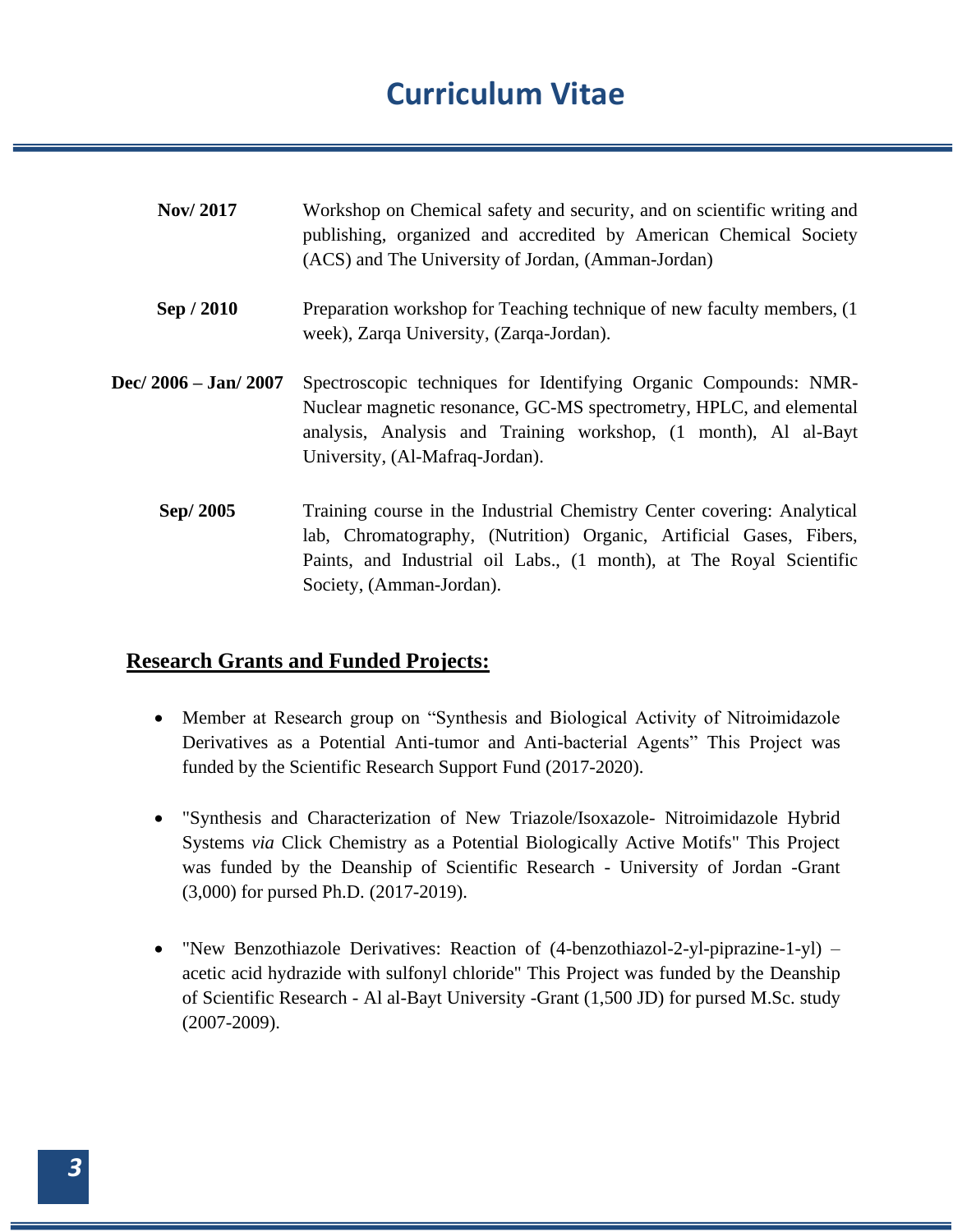### **Professional Memberships and Academic Committees:**

- Member of the ACS American Chemical Society, Organic Chemistry Division, **(2017 to present)**.
- Member of the ACS American Chemical Society, Medicinal Chemistry Division, **(2017 to present)**.
- Member of the JCS Jordanian Chemical Society, **(2007 to present)**.

Throughout my working as an academic staff member, I involved as a member of many committees:

- Member of the faculty of science committee for the Quality Assurance.
- Member of the committee of courses equivalence for students in the faculty of allied medical science.
- Member of the Library committee for faculty of science.
- Member of the committee of development and accreditation for faculty of science.
- Member of the faculty of science committee for student behavior and judgments.

#### **International and local Conferences (Abstracts and attendances):**

- 1. **Sadeekah O. Saber,** Yaseen A. Al-Soud, Monther A. Khanfar, and Raed A. Al-Qawasmeh "Studies on Some Reactions and Medicinal Significance of Nitroimidazoles" *Abstr. The 16th Jordanian Chemical Conference (JCC 16th),* Five Decades of chemistry in Jordan: Challenges and Accomplishments, Jordan, October, **2019**, pPO15.
- 2. Sadeekah O. Saber, The 14<sup>th</sup> Jordanian Chemical Conference on The Role of **Chemical Research in the Development of Jordanian Industry**, organized by The Jordanian Chemical Society, Al al-Bayt University, Al-Mafraq- Jordan, April, **2015**.
- 3. Yaseen A. Al-Soud, Haitham H. Al-Sa'doni, and **Sadeekah O. Saber** "New Benzothiazole Derivatives: Reaction of 2- Amino-1-(4-(benzo[d]thiazol-2-yl) piperazine-1-yl) ethanone with aldehydes" *Abstr. Petra International Chemistry Conference (PICC)*, Jordan, **2007**, pPO19.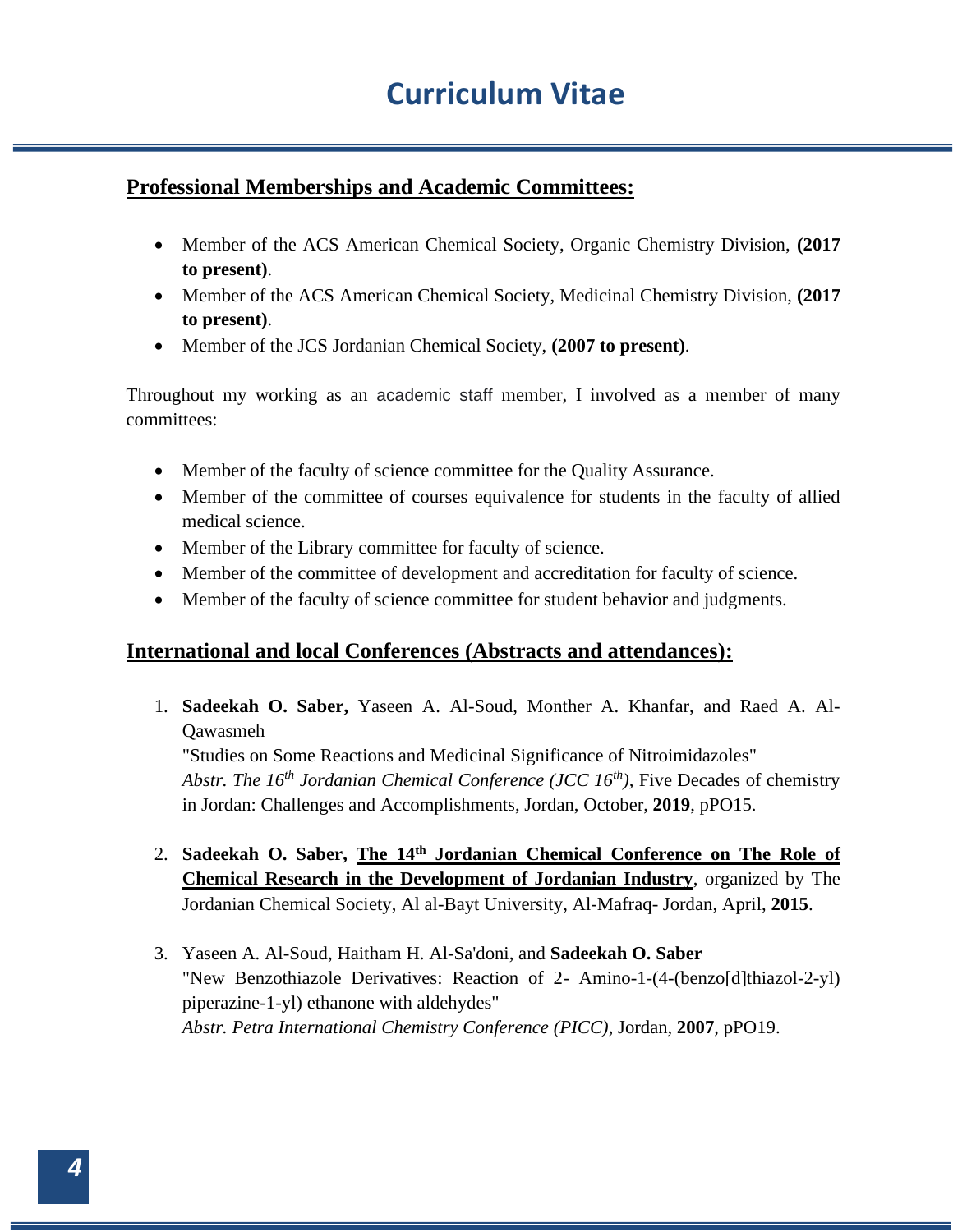#### **Publications:**

- 1. Mansour H. Almatarneh, Ismael A. Elayan, Mazen Al-Sulaibi, Ahmad Al Khawaldeh, **Sedeeqa O. W. Saber**, Mahmood Al-Qaralleh, and Mohammednoor Altarawneh. ''Unimolecular Decomposition Reactions of Propylamine and Protonated Propylamine'' *ACS Omega*, **2019**, 4, 3306−3313.
- 2. Yaseen A. Al-Soud, Haitham H. Al-Sa'doni, **Sadeekah O. W. Saber**, Reem H. M. Al-Shaneek, Najim A. Al-Masoudi, R. Loddo, and P. La Colla. ''Synthesis, *in vitro*  Antiproliferative and Anti-HIV Activity of New Derivatives of 2-Piperazino-1,3 benzo[*d*]thiazoles'' *Z. Natufrorschung*, **2010**, 65b (11), 1372-1380.

### **Teaching Experience:**

- ➢ **Courses given for under-graduate students**
- 1. Pharmaceutical organic chemistry I &II / Theoretical
- 2. Chemistry of biomolecules / Theoretical
- 3. Organic Chemistry I/ Theoretical and practical
- 4. Organic Chemistry II/ Theoretical and practical
- 5. Organic Chemistry III/ Theoretical
- 6. General Chemistry for non-chemistry Students/ Theoretical and practical
- 7. General Chemistry I / Theoretical and practical
- 8. General Chemistry II/ Theoretical and practical
- 9. Chemistry of heterocyclic organic compounds / theoretical